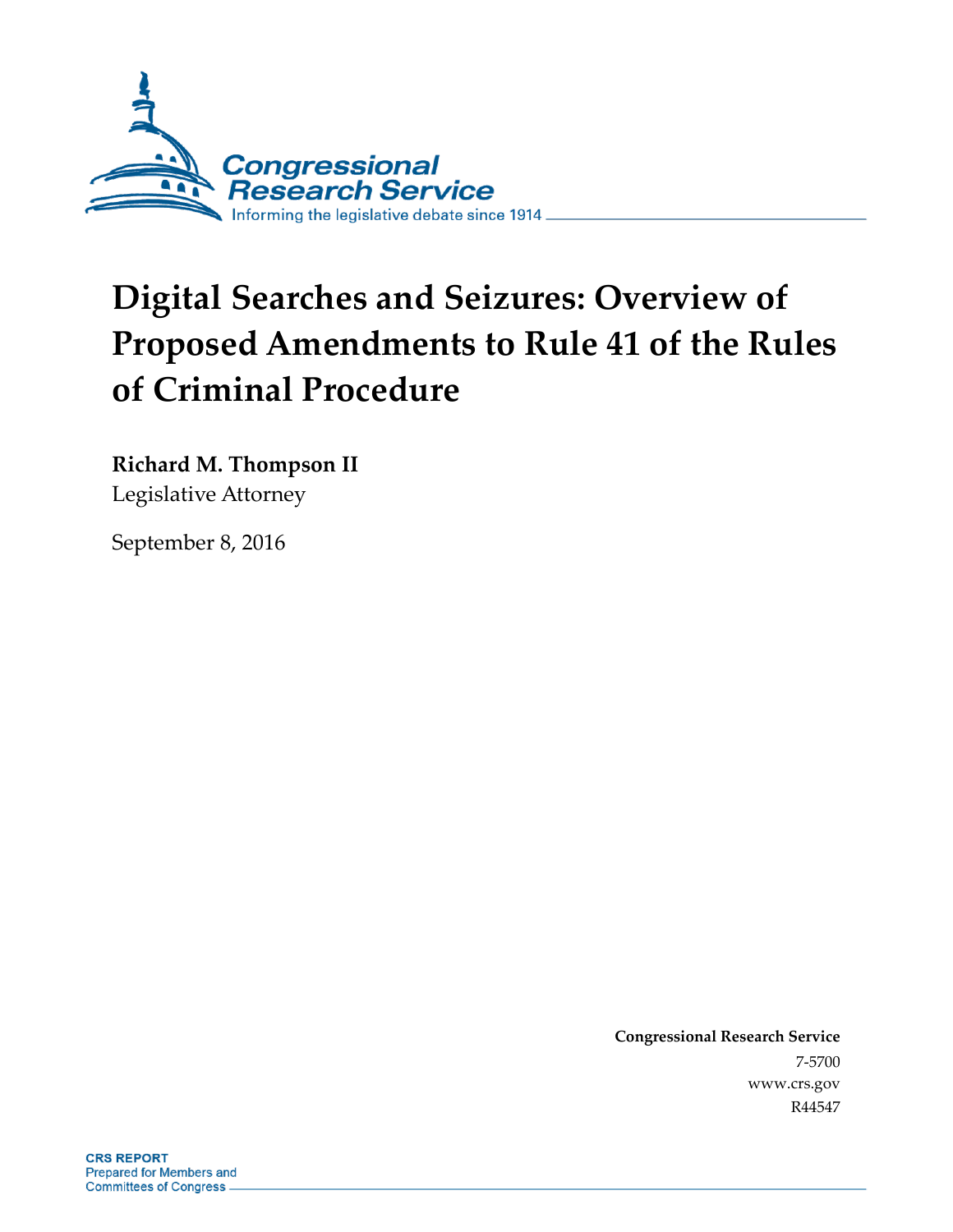### **Contents**

### Appendixes

#### Contacts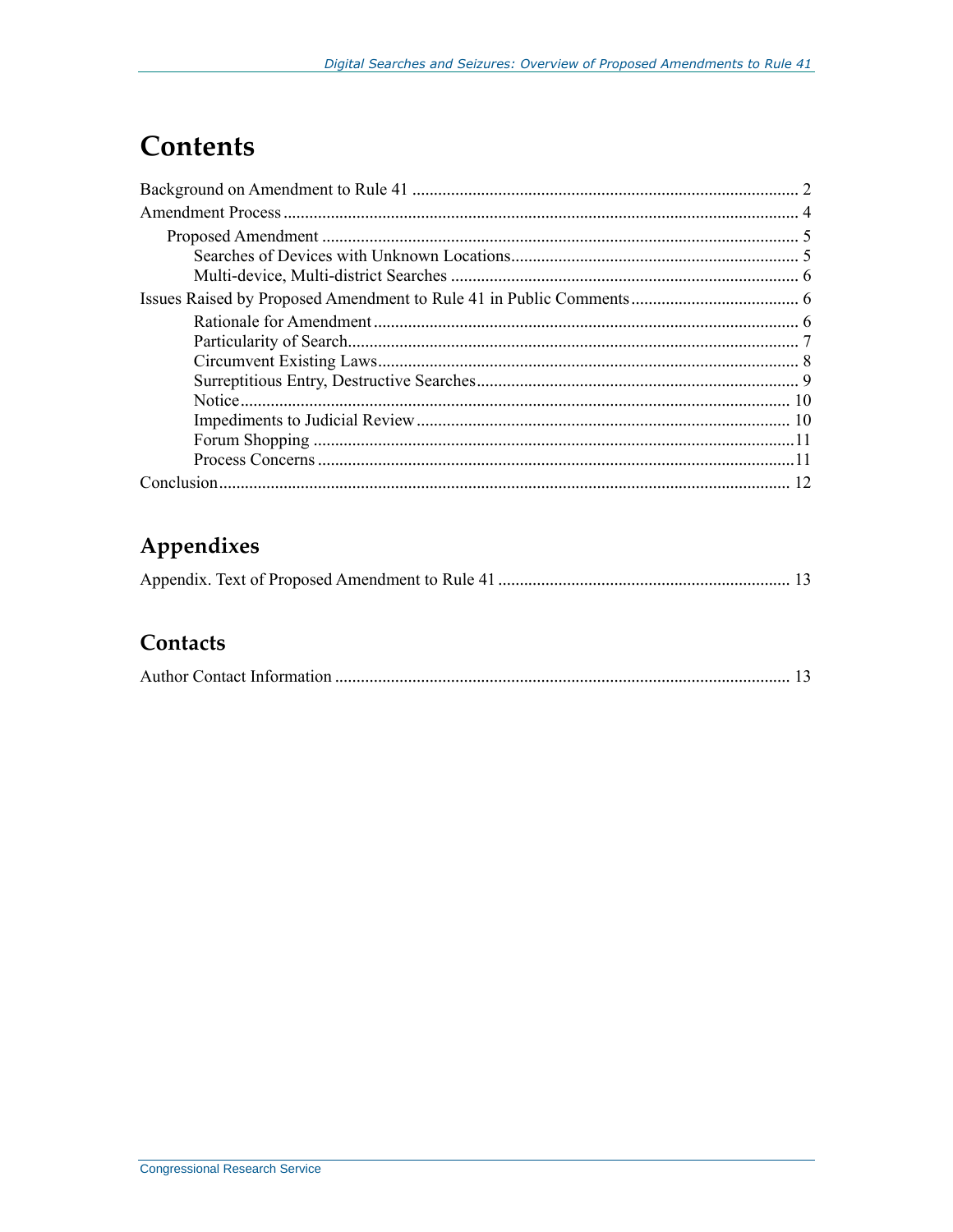### **Summary**

With the Rules Enabling Act, Congress granted to the Supreme Court the authority to write federal rules of procedure, including the rules of criminal procedure. After several years of evaluation by the Judicial Conference, the policy-making arm of the federal judiciary, on April 28, 2016, the Supreme Court transmitted to Congress proposed changes to Rule 41 of the Federal Rules of Criminal Procedure. These proposed changes would amend the federal search and seizure rules in two ways. First, they would permit the government to remotely access electronic devices although the location of the device may be unknown. This issue has become more pressing in recent years with an increasing number of users anonymizing their communications, hindering the government's ability to pinpoint the location of the target, and thus making it difficult to discern the appropriate federal court to apply for a search warrant. Second, they would permit DOJ to search multiple computers in numerous districts as part of a large-scale investigation of computer crimes.

In recent years, a tension has arisen between Rule 41 as currently drafted and the Department of Justice's (DOJ's) desired use of the rule for digital searches. One facet of this problem arose in a 2013 magistrate judge's ruling from the Southern District of Texas, in which the court denied DOJ's application to conduct remote searches of a computer believed to have been part of a fraudulent scheme. The court declined to grant the DOJ's application because the government could not establish the location of the target, thereby placing the proposed search outside the scope of Rule 41 and in violation of the Fourth Amendment particularity requirement.

There have been at least two lines of argument against the proposed rule change, one based on the substance of the proposed amendment and the other grounded in the process by which the rule is being changed. The substantive arguments pertain to the actual substance of the rule and include, for example, an argument that the new rule would breach the particularity requirement of the Fourth Amendment. The procedural arguments pertain to how this potential authorization should be made law: through the rulemaking process by the courts or through enacted legislation by Congress. While federal law enforcement has been supportive of the proposed change, some advocacy groups have argued that the proposed rule change "would have significant legal and technical implications" and thus "merit[s] open consideration by Congress, rather than a rulemaking proceeding of the Judicial Conference."

This report provides a brief overview of the proposed amendment to Rule 41. First, it provides background on the origin of, and rationale underlying, the proposed amendment and a description of the rule as currently written. Second, it reviews the potential changes made by the proposed amendment and surveys various concerns commenters have raised with the proposal.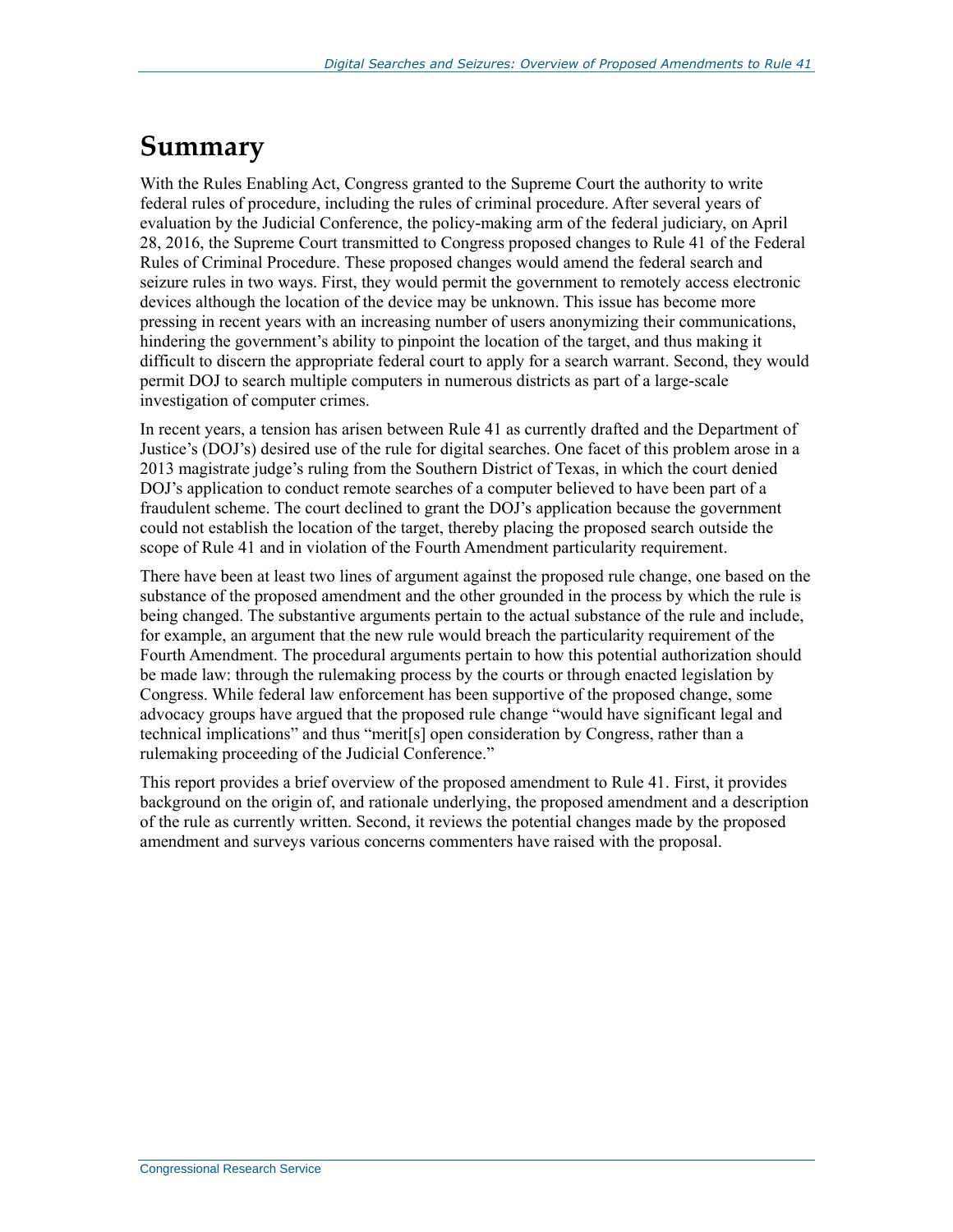Tith the Rules Enabling Act,<sup>1</sup> Congress granted to the Supreme Court the authority to write federal rules of procedure, including the rules of criminal procedure. After several years of evaluation by the Judicial Conference, the policy-making arm of the **Ferry 1.5** Tith the Rules Enabling Act,<sup>1</sup> Congress granted to the Supreme Court the authorit write federal rules of procedure, including the rules of criminal procedure. After several years of evaluation by the Judicial changes to Rule 41 of the Federal Rules of Criminal Procedure.<sup>3</sup> These proposed changes would amend the federal search and seizure rules to permit the government to remotely access electronic devices although the location of the device may be unknown. This issue has become more pressing in recent years with an increasing number of users anonymizing their communications, hindering the government's ability to pinpoint the location of the target, and thus making it difficult to discern the appropriate federal court to apply for a search warrant.<sup>4</sup>

In recent years, a tension has arisen between Rule 41 as currently drafted and the Department of Justice's (DOJ's) desired use of the rule for digital searches. One facet of this problem arose in a 2013 magistrate judge's ruling from the Southern District of Texas, in which the court denied DOJ's application to conduct remote searches of a computer believed to have been part of a fraudulent scheme.<sup>5</sup> The court declined to grant the DOJ's application because the government could not establish the location of the target, thereby placing the proposed search outside the scope of Rule 41 and in violation of the Fourth Amendment particularity requirement.

There have been at least two lines of argument against the proposed rule change, one based on the substance of the proposed amendment and the other grounded in the process by which the rule is being changed. The substantive arguments pertain to the actual substance of the rule and include for example, an argument that the new rule would breach the particularity requirement of the Fourth Amendment.<sup>6</sup> The procedural arguments concern how this potential authorization should be made law: through the rulemaking process by the courts or through enacted legislation by Congress.<sup>7</sup> While federal law enforcement has been supportive of the proposed rule change, $8$ some advocacy groups have argued that the proposed change "would have significant legal and technical implications" and thus "merit[s] open consideration by Congress, rather than a rulemaking proceeding of the Judicial Conference."<sup>9</sup>

<sup>1</sup> *See* 28 U.S.C. §§ 2071-77.

<sup>2</sup> *See* 28 U.S.C. § 331 ("The Conference shall also carry on a continuous study of the operation and effect of the general rules of practice and procedure now or hereafter in use as prescribed by the Supreme Court for the other courts of the United States pursuant to law. Such changes in and additions to those rules as the Conference may deem desirable to promote simplicity in procedure, fairness in administration, the just determination of litigation, and the elimination of unjustifiable expense and delay shall be recommended by the Conference from time to time to the Supreme Court for its consideration and adoption, modification or rejection, in accordance with law.").

<sup>3</sup> *See* Rules Package in Support of Amendments to Federal Rules of Procedure 201 (Apr. 28, 2016), *available at*  http://www.uscourts.gov/file/document/2016-04-28-final-package-congress [hereinafter Rules Package].

<sup>4</sup> *See* DOJ Memorandum to Members of Criminal Rules Advisory Committee (March 17, 2014), *in* Advisory Committee on Criminal Rules, Agenda Book April 7-8, 2014 (April 2014), *available at* http://www.uscourts.gov/rulespolicies/archives/agenda-books/advisory-committee-rules-criminal-procedure-april-2014 [hereinafter Agenda Book, April 7-8, 2014].

<sup>5</sup> *In re* Warrant to Search a Target Computer at Premises Unknown, 958 F. Supp. 2d 753, 759 (S.D. Tex. 2013).

<sup>6</sup> *See* Particularity of Search, *infra* p. 7.

<sup>7</sup> *See* Process Concerns, *infra* p. 7.

<sup>8</sup> *See* Rationale for Amendment, *infra* p. 7.

<sup>&</sup>lt;sup>9</sup> Written Statement, Center for Democracy and Technology, Before the Judicial Conference Advisory Committee on Rules (Oct. 24, 2014), *available at* https://www.regulations.gov/document?D=USC-RULES-CR-2014-0004-0009 [hereinafter CDT, Written Statement].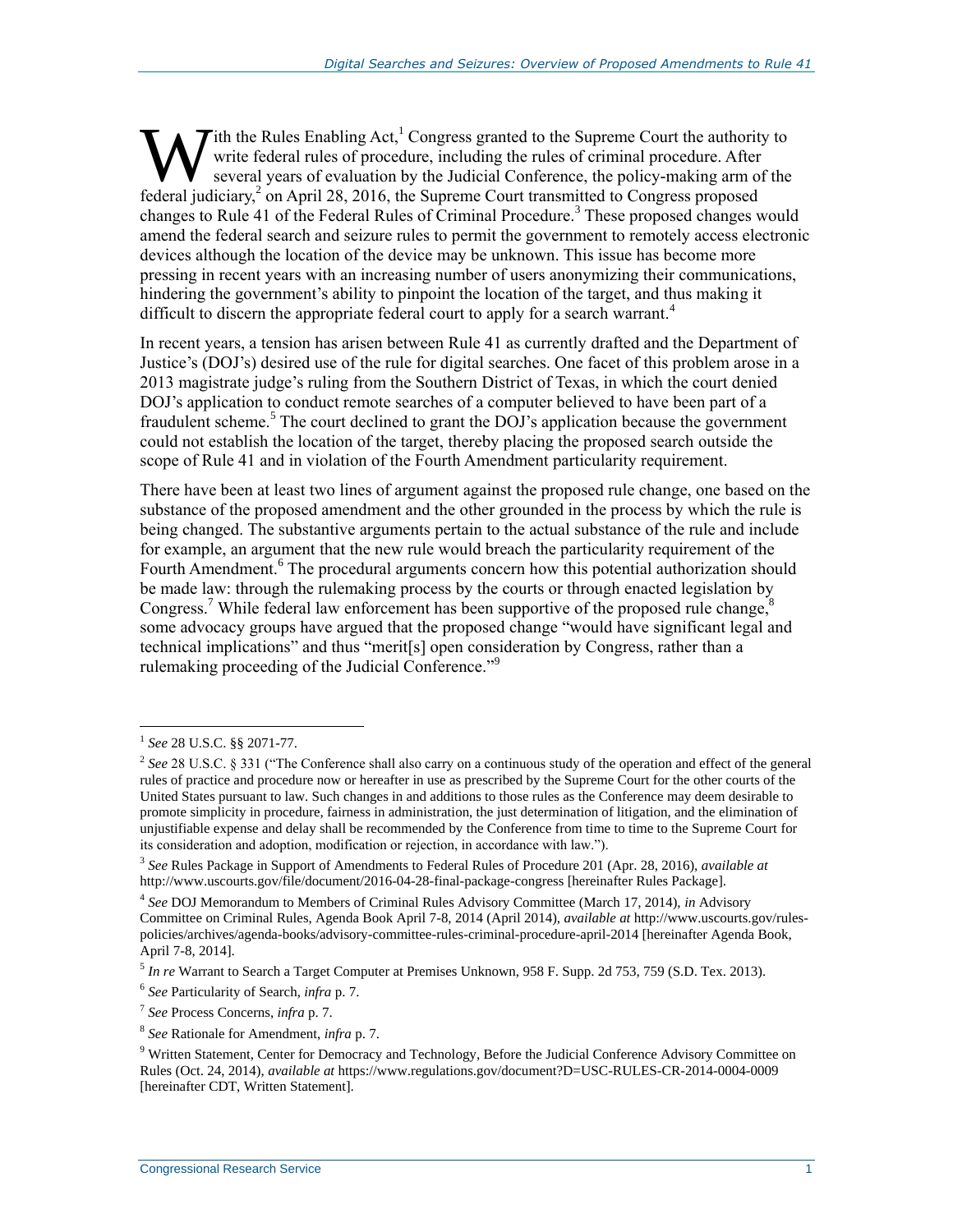This report provides a brief overview of the proposed amendment to Rule 41. First, it sets out background on the origin of, and rationale underlying, the proposed amendment and a description of the rule as currently written. Second, it reviews the potential changes made by the proposed amendment and surveys various concerns commenters have raised with the proposal.

# **Background on Amendment to Rule 41**

Rule 41 of the Federal Rules of Criminal Procedure governs the procedures for obtaining a search warrant in federal court.<sup>10</sup> Among other elements, Rule 41 primarily requires a government official to demonstrate probable cause that evidence of a crime will be found in the place to be searched.<sup>11</sup> As to the question of venue—that is, which is the appropriate federal district court to seek a search warrant—Rule 41 provides that a search warrant may be issued by "a magistrate" judge with authority in the district."<sup>12</sup> In a 2013 ruling from the Southern District of Texas, discussed below, the court found that although Rule 41 permits extraterritorial warrants (a warrant to be served outside of that judge's jurisdiction) in limited situations, the factual predicates to obtaining one were not present there.<sup>13</sup>

Rule 41 permits the issuance of extraterritorial warrants in four limited instances: (1) the property is within the jurisdiction but may be moved out of the jurisdiction before the warrant is executed; (2) the property is part of an investigation of domestic or international terrorism; (3) tracking devices are used which can be monitored outside the jurisdiction if installed within the jurisdiction; or (4) the property is located in a U.S. territory or U.S. diplomatic or consular mission.<sup>14</sup> However, based on the text of the rule, none of these exceptions appear to permit searches where the location of the target is unknown, such that it is not clear in which jurisdiction to request a warrant.

The amendment to Rule 41 approved by the Supreme Court and now before Congress would expand the instances in which DOJ could seek extraterritorial warrants. More broadly, it would codify DOJ's ability to "to use remote access to search electronic storage media and to seize or copy electronically stored information," an authority that is not explicitly found in the rule now. Before looking at the amendment, it is helpful to understand some of the background and cases behind the current version of Rule 41.

The universe of reported cases in which DOJ has relied on the current version of Rule 41 to remotely access a target's computer is small, but does shed light on how DOJ might use amended Rule 41 if adopted. The federal government's ability to remotely access computers as part of a criminal investigation was first revealed in 2001 when journalists discovered the existence of "Magic Lantern," later renamed the "Computer and Internet Protocol Address Verifier," a covert project used by the FBI to hack into a target's computer.<sup>15</sup> Known more generally as "network" investigative techniques" (NIT), this technology can be used to gather both *metadata* from a computer, such as the Internet Protocol (IP) address of a target's computer, and the *content* of data stored on that computer, such as email communications or photographs.

<sup>10</sup> FED. R. CRIM. P. 41.

 $11$  *Id.* at (d)(1).

 $12$  *Id.* at (b)(1).

<sup>13</sup> *In re* Warrant to Search a Target Computer at Premises Unknown, 958 F. Supp. 2d 753 (S.D. Tex. 2013).

<sup>14</sup> FED. R. CRIM. P. 41(b)(2-5).

<sup>15</sup> *See FBI Sheds Light on "Magic Lantern" PC Virus*, USA TODAY (Dec. 13, 2001), *available at*  http://usatoday30.usatoday.com/tech/news/2001/12/13/magic-lantern.htm.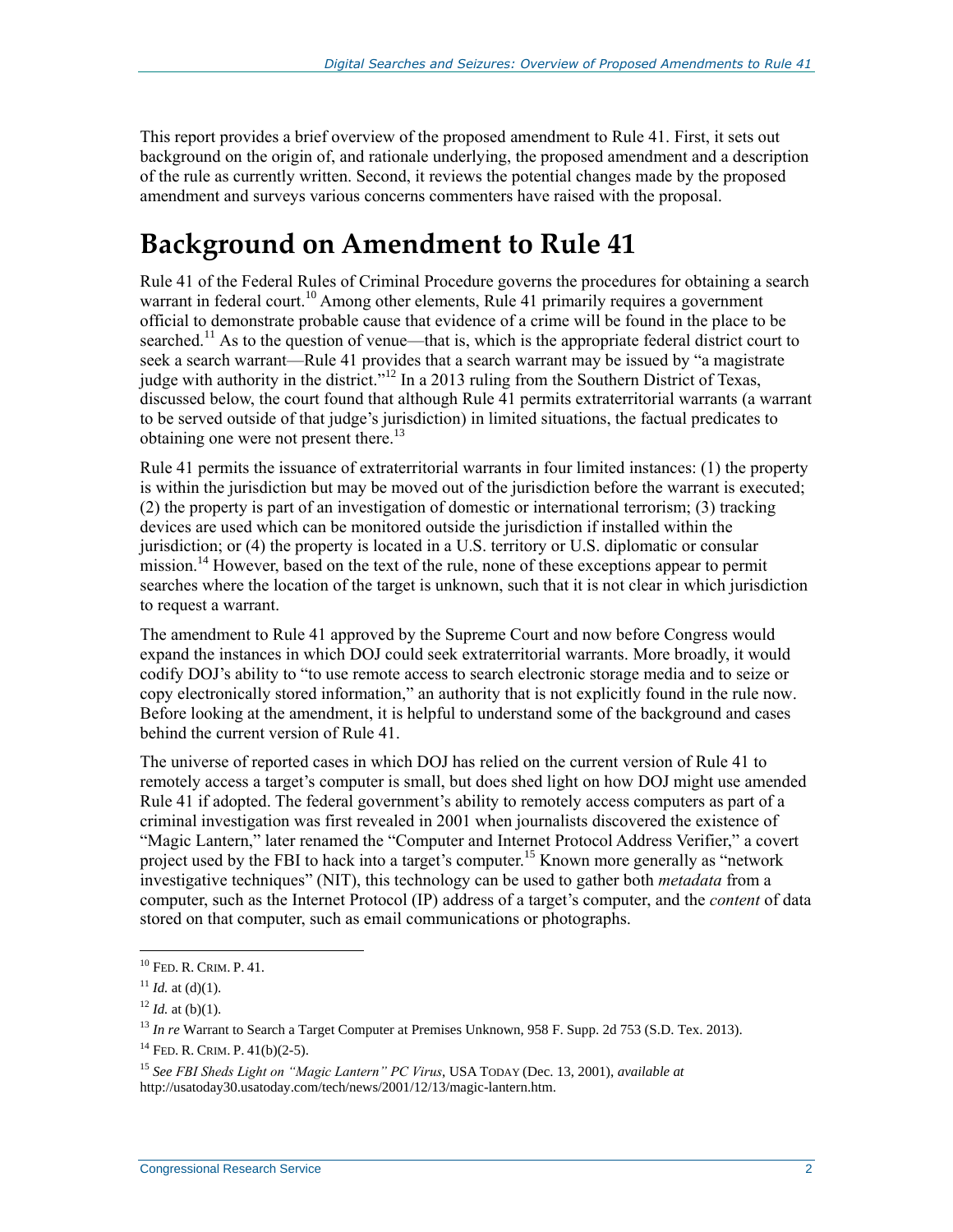The first publicly reported court case which relied on a NIT was in 2007, where the government obtained a Rule 41 search warrant to identify a Myspace user who had made bomb threats to a high school.<sup>16</sup> The warrant permitted the government to access the computer's IP address, MAC address, and other identifying information, but explicitly did not permit access to the content of any electronic messages.<sup>17</sup> In a similar case from 2013, law enforcement officials were investigating a series of threats to detonate bombs at universities and airports scattered throughout the United States.<sup>18</sup> The FBI sought and received a warrant from a magistrate judge of the U.S. District Court for the District of Colorado that permitted the FBI to access, among other information: the target computer's IP address; MAC address; the computer's open communication ports; a list of programs running on the computer; the type of operating system running on the computer; the web browser running on the computer; the computer's time zone information; and the Uniform Resource Locators (URLs) to which the target computer was previously connected.<sup>19</sup> In these cases, the FBI used a "phishing attack," in which it sent an email embedded with a link to the target of a search.<sup>20</sup> Once the user hit the link, it connected to FBI computers and downloaded malicious software that sent vital identifying information back to the FBI. Ultimately, the software produced two IP addresses which suggested the suspect was located in Tehran, Iran.<sup>21</sup>

In addition to targeting specific computers, DOJ has also targeted nefarious websites more broadly. In 2012, for instance, the government initiated Operation Torpedo, which involved the take down of a large-scale online child pornography network, users of which utilized the Tor network to anonymize their identities when accessing the website.<sup>22</sup> There, the magistrate judge issued a warrant to install a NIT that would collect the IP addresses and other identifying information from visitors to the child pornography site,<sup>23</sup> a technique known as a "watering hole" attack. Ultimately, based on this information, 14 individuals were brought to trial on child pornography charges. $^{24}$ 

In addition to obtaining addressing information, remote access searches can also be used to activate the microphones in certain cell phones and laptops to record conversations without the

<sup>&</sup>lt;sup>16</sup> See In Re Any Computer Accessing Electronic Message(s) Directed to the Administrator(s) of MySpace Account "Timberlinebombinfo" and Opening Message(s) Delivered to that Account By the Government, No. 3:07-mj-05114- JPD (W.D. Wash. June 22, 2007).

<sup>&</sup>lt;sup>17</sup> *Id.* A "MAC" address or "Media Access Control" address is a "globally unique identifier assigned to network devices, and therefore it is often referred to as hardware or physical address. *See* What is a MAC Address, https://www.iplocation.net/mac-address (last visited September 8, 2016).

<sup>18</sup> Craig Timberg & Ellen Nakashima, *FBI's Search for "Mo," Suspect in Bomb Threats, Highlights Use of Malware Surveillance*, WASH. POST (Dec. 6, 2013, *available at* https://www.washingtonpost.com/business/technology/2013/12/ 06/352ba174-5397-11e3-9e2c-e1d01116fd98\_story.html.

<sup>19</sup> Third Amended Complaint, *In Re* Search of Network Investigative Technique ("NIT") for Email Address Texan.Slayer@yahoo.com, No. 12-sw-05685 (D. Colo. Dec. 11, 2012).

<sup>20</sup> Timberg & Nakashima, *supra* note 18.

 $^{21}$  *Id.* 

<sup>&</sup>lt;sup>22</sup> See Kevin Poulsen, *Visit the Wrong Website, and the FBI Could End up In Your Computer*, WIRED (Aug. 5, 2014), *available at* https://www.wired.com/2014/08/operation\_torpedo.

<sup>&</sup>lt;sup>23</sup> Application for a Search Warrant, *In re* Search of Computers that Access the Website "Bulletin Board A," No. 8:12mj-0356 (April 16, 2014).

<sup>24</sup> Poulsen, *supra* note 22.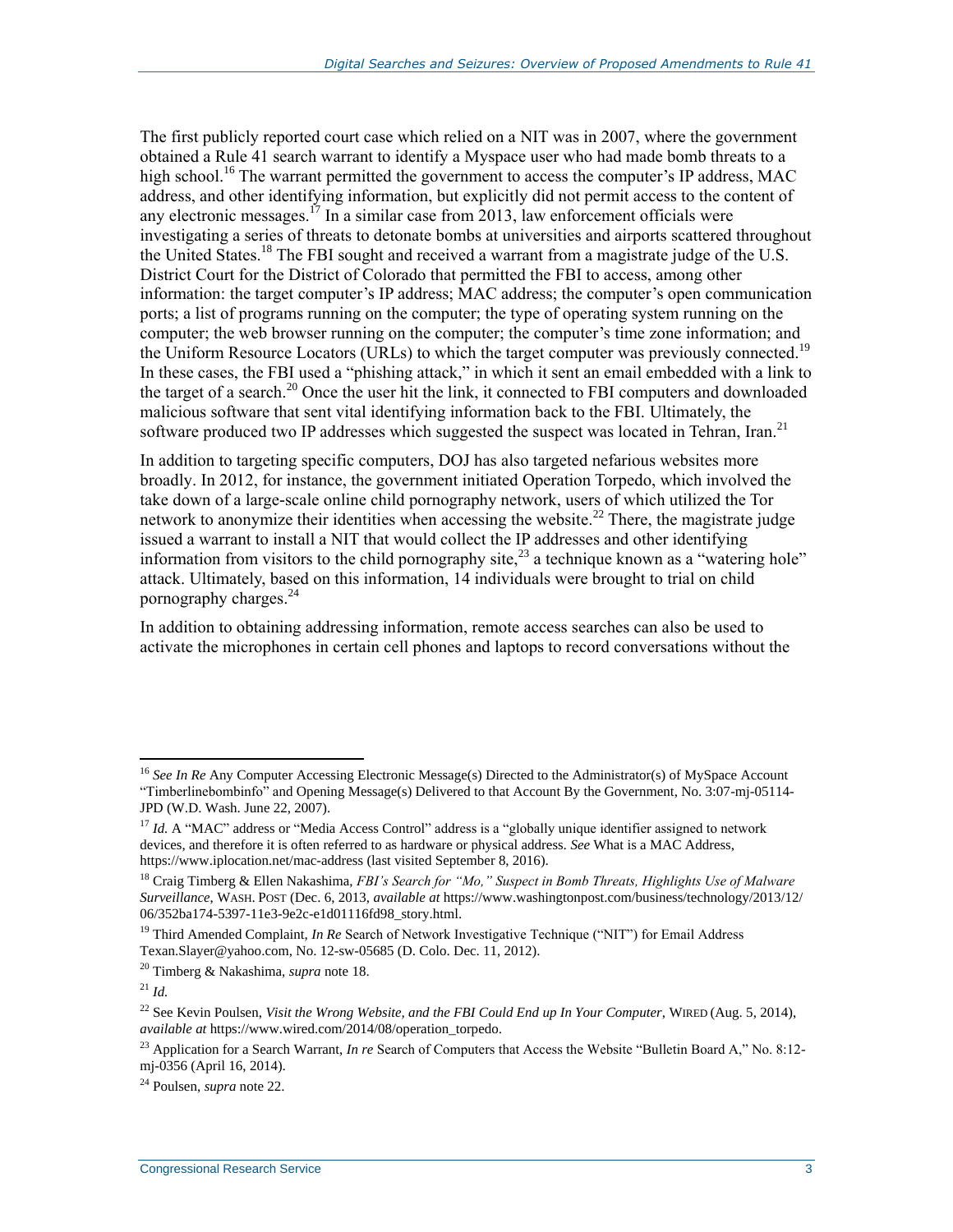user knowing.<sup>25</sup> Additionally, the FBI has stated that it can access the camera on laptops without activating the light which lets users know it is recording.<sup>26</sup>

Perhaps the most prominent case for purposes of the proposed Rule 41 amendment is a 2013 magistrate judge's ruling from the Southern District of Texas in which the government's request to conduct covert searches was denied.<sup>27</sup> There, the government requested a search warrant to remotely search an unknown computer in an unknown location that was believed to have been used to perpetrate a fraudulent scheme.<sup>28</sup> The government wanted access to, among other things, IP addresses used; records of Internet activity, including browsing history and search terms used; and photographs taken using the computer's built-in camera.<sup>29</sup> Magistrate Judge Stephen Smith rejected the government's application on two grounds. First, Judge Smith found that the government's application did not meet one of the territorial limitations found in the Rule.<sup>30</sup> Again, Rule 41 permits extraterritorial warrants in four limited instances, but does not cover instances where the location of the target is simply unknown from the outset. Second, he found that the application failed to meet the particularity requirement contained in the Fourth Amendment, which requires that "no warrants shall issue, but upon probable cause, supported by Oath or affirmation, and *particularly describing the place to be searched, and the persons or things to be*  seized,"<sup>31</sup> as the government failed to explain how the target device was to be found.<sup>32</sup> Further, Judge Smith noted the risk of targeting innocent computers when the location of the target is unknown. $33$ 

### **Amendment Process**

The proposal to amend Rule 41 was first brought to the attention of the Judicial Conference in a September 2013 memorandum from DOJ, which highlighted two "increasingly common situations" faced by investigators that warranted a change in the rules.<sup>34</sup> The first is where the warrant sufficiently describes the device to be searched, but law enforcement officials do not know the location of the target device. The second is where the investigation requires officials to engage in surveillance of numerous computers in multiple jurisdictions. The proposed rule change was published for public comment in August 2014, in which DOJ, privacy advocates, computer experts, and members of the general public offered various arguments for and against the proposed rule change.<sup>35</sup> On April 28, 2016, the Supreme Court transmitted the proposed rule

<sup>25</sup> *See* Jennifer Valentino-DeVries and Danny Yadron, *FBI Taps Hacker Tactics To Spy on Suspects*, WALL STREET JOURNAL (Aug. 3, 2013).

<sup>26</sup> *See* Timberg & Nakashima, *supra* note 18.

<sup>27</sup> *In re* Warrant to Search a Target Computer at Premises Unknown, 958 F. Supp. 2d 753 (S.D. Tex. 2013).

<sup>28</sup> *Id.* at 755.

<sup>29</sup> *Id.* at 755-56.

<sup>30</sup> *Id.* at 758.

<sup>&</sup>lt;sup>31</sup> U.S. CONST. amend. IV (emphasis added).

<sup>32</sup> *In re Warrant*. 958 F. Supp. 2d at 759.

<sup>33</sup> *Id.*

<sup>34</sup> Memorandum, Department of Justice to Advisory Committee on Criminal Rules 2 (Sept. 18, 2013), *in* Agenda Book, April 7-8, 2014, *supra* note 4, at 172.

<sup>35</sup> *See* Docket Folder, Proposed Amendments to the Federal Rules of Criminal Procedure (last visited Sept. 5, 2016), *available at* https://www.regulations.gov/docket?D=USC-RULES-CR-2014-0004.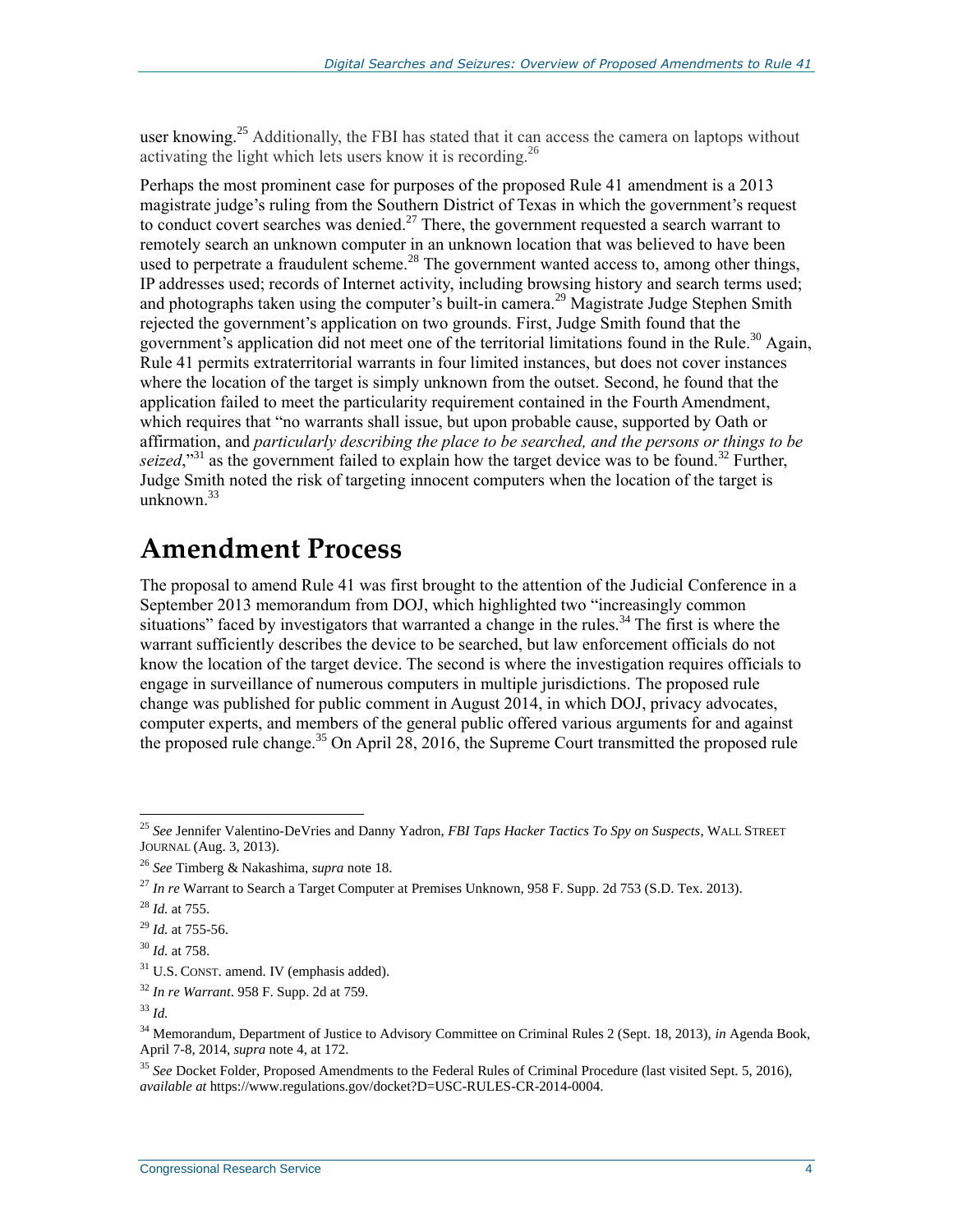change to Congress. Pursuant to the Rules Enabling Act, unless Congress responds via enacted legislation, the proposed rule will take effect on December 1, 2016.<sup>36</sup>

Upon transmittal of the proposed amendment to Rule 41, Senator Ron Wyden and Representative Ted Poe introduced companion bills (S. 2952, [H.R. 5321\)](http://www.congress.gov/cgi-lis/bdquery/z?d114:H.R.5321:) to reject this rule change. Each bill provides as follows:

The proposed amendments to rule 41 of the Federal Rules of Criminal Procedure, which are set forth in the order entered by the Supreme Court of the United States on April 28, 2016, shall not take effect. $37$ 

#### **Proposed Amendment**

The proposed amendment was designed to address two issues: (1) access to a device at an unknown location; and (2) access to multiple computers in multiple districts. Each will be addressed in turn.

#### **Searches of Devices with Unknown Locations**

The first rationale for amending Rule 41 applies to situations when the government is able to describe the computer to be searched, but does not know the location of the computer. DOJ asserted, and the Judicial Conference accepted, that the government faces this situation more regularly because persons who commit crimes on the Internet are using anonymizing technologies with greater frequency.<sup>38</sup> Through the use of proxy servers, criminals are able to mask their IP addresses such that the recipient only knows the IP address of the proxy and not the originator's IP address.<sup>39</sup> This issue of knowing the computer to be searched but not its location was the primary issue facing the court in the Southern District of Texas ruling, a case that was cited by DOJ as a motivating factor in seeking the amendment to Rule 41.<sup>40</sup>

To permit extraterritorial searches, Rule 41 would be amended to read as follows:

a magistrate judge with authority in any district where activities related to a crime may have occurred has authority to issue a warrant to use remote access to search electronic storage media and to seize or copy electronically stored information located within or outside that district if ... (A) the district where the media or information is located has been concealed through technological means[ $.1<sup>41</sup>$ 

It appears that the government would have to demonstrate two elements: (1) that activities of the crime occurred in the magistrate judge's jurisdiction, and (2) that the location of the target has been concealed through technological means. Note that the first element—"any district where activities related to the crime may have occurred"—is the same as that found in the provision for extraterritorial searches as part of a terrorist investigation—"any district in which activities

<sup>36</sup> 28 U.S.C. §2074.

 $37$  S. 2952, 114<sup>th</sup> Cong. (2016); H.R. 5321, 114<sup>th</sup> Cong. (2016).

<sup>38</sup> Advisory Committee on Criminal Rules, Agenda Book, Meeting of March 16-17, 2015, at 88 (2016), *available at*  http://www.uscourts.gov/rules-policies/archives/agenda-books/advisory-committee-rules-criminal-procedure-may-2015 [hereinafter Agenda Book, March 16-17, 2015].

<sup>39</sup> *Id.*

<sup>40</sup> *See* Memo from Mythili Raman, Acting Assistant Attorney General, to Reena Raggi, Chair, Advisory Committee on the Criminal Rules 172 (Sept. 18, 2013), *in* Agenda Book, April 7-8, 2014, *supra* note 4.

<sup>41</sup> *See* Rules Package, *supra* note 3, at 222.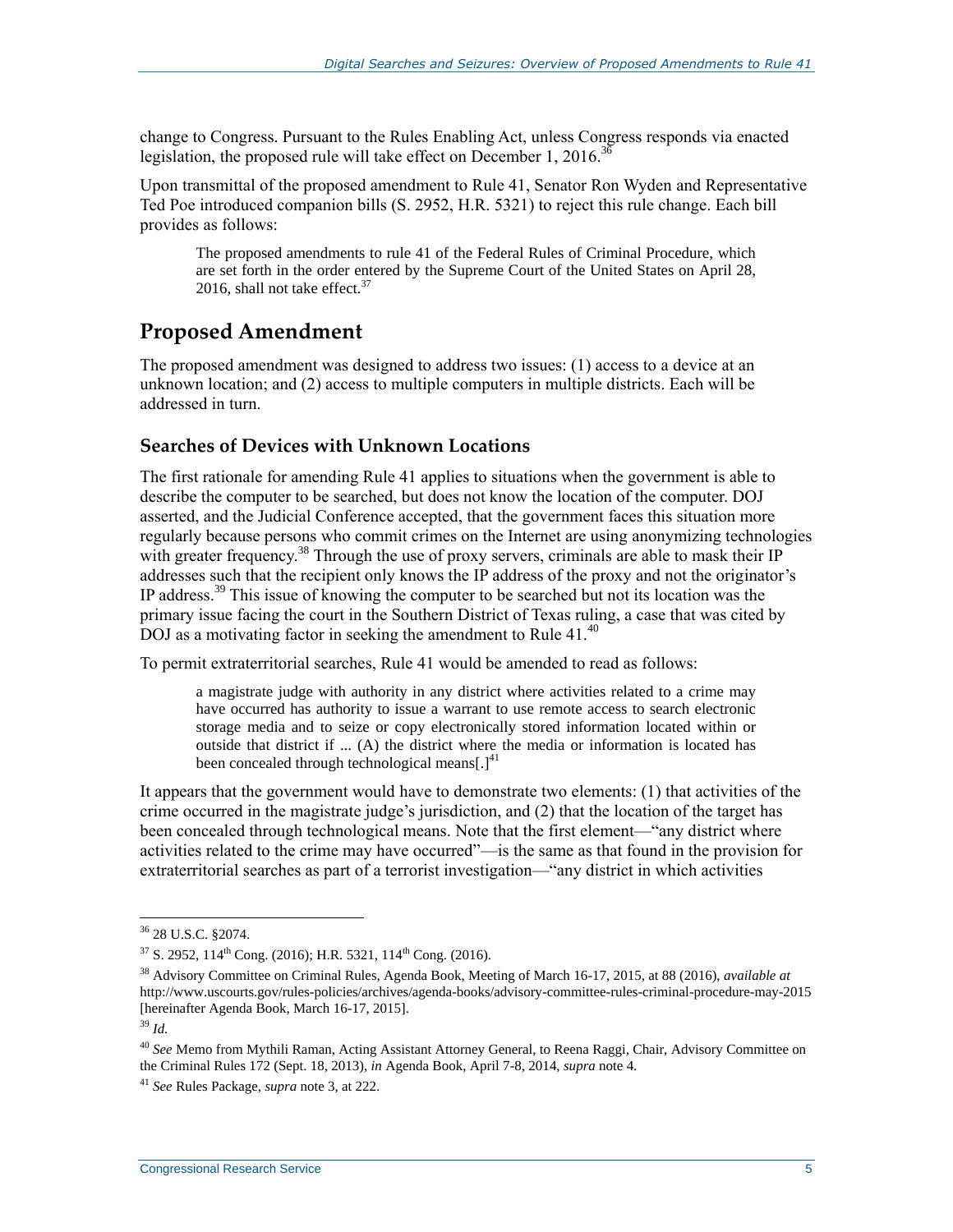related to the terrorism may have occurred."<sup>42</sup> Additionally, beyond permitting extraterritorial searches, this amendment would codify the authority to engage in "remote access" searches altogether, something that is not explicitly found in the current text of the rule.

#### **Multi-device, Multi-district Searches**

The second rationale for amending Rule 41 applies to situations where the government needs to search multiple computers in numerous districts as part of a large-scale investigation of computer crimes.<sup>43</sup> Under the current rule, there are limited mechanisms for seeking a warrant outside of the judicial district in which a computer is located, but none cover the type of authorization DOJ seeks here.<sup>44</sup> In its submission to the Judicial Conference, DOJ argued that effective investigation of large-scale online attacks, such as botnets—an "interconnected network of computers infected with malware without the user's knowledge and controlled by cybercriminals<sup>745</sup>—requires a change to Rule 41 such that government officials can seek authorization in one district court, although the criminal activity may span multiple districts.<sup>46</sup>

As submitted to Congress, the second prong of the proposed rule change reads as follows:

[A] magistrate judge with authority in any district where activities related to a crime may have occurred has authority to issue a warrant to use remote access to search electronic storage media and to seize or copy electronically stored information located within or outside that district if ... (B) in an investigation of a violation of 18 U.S.C. § 1030(a)(5), the media are protected computers that have been damaged without authorization and are located in five or more districts. $47$ 

# **Issues Raised by Proposed Amendment to Rule 41 in Public Comments**

As part of the review process, the Advisory Committee received comments both supporting and opposing the proposed amendment to Rule 41. The Advisory Committee noted that "the most common theme in the comments opposing the amendment was concern that it relaxed or undercut the protections for personal privacy guaranteed in the Fourth Amendment."<sup>48</sup> Objectors made other arguments against the proposal including that it might engender forum shopping. This section will briefly explore these and other concerns raised by public comments.

#### **Rationale for Amendment**

Commenters have proffered various arguments in support of the proposed rule change. First, and perhaps most obviously, is the fact that DOJ has been prevented in at least one reported ruling

 $42$  Fed. R. Crim P.  $41(b)(3)$ .

<sup>43</sup> *Id.* at 89.

<sup>44</sup> FED. R. CRIM. P. 41(b)(2)-(5).

<sup>45</sup> *See* What is a Botnet Attack?—Definition, Kaspersky Lab (last visited June 29, 2016), https://usa.kaspersky.com/ internet-security-center/threats/botnet-attacks#.V3QTpfkrJbU.

<sup>46</sup> *See* Agenda Book, April 7-8, 2014, *supra* note 4, at 156.

<sup>47</sup> *See* Rules Package, *supra* note 3, at 223. Federal law outlaws the transmission of a program or command with the intent to damage a computer system. *See* 18 U.S.C. §1030(a)(5).

<sup>48</sup> Memorandum from Reporters to Advisory Committee on Rules, Rule 41 (Feb. 25, 2015), *in* Advisory Committee on Criminal Rules, Agenda Book, March 2015, *supra* note 38, at 90.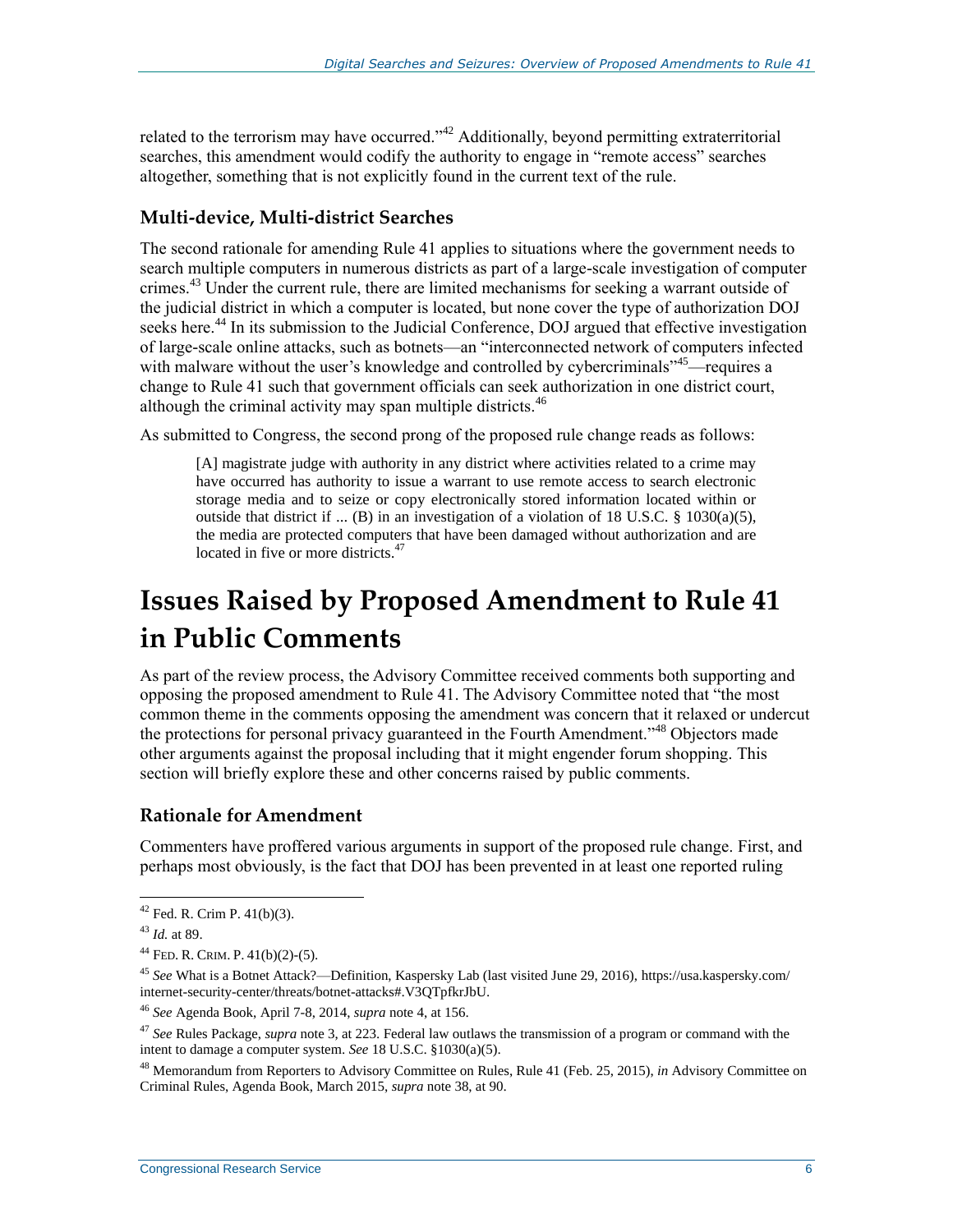from remotely searching a target's computer when it could not state the location of the target. More generally, DOJ has argued that criminals are using anonymizing techniques more frequently, so that DOJ is able to identify the computer but not the location of the target. In this vein, DOJ has argued that "there is a substantial interest in catching and prosecuting criminals who use anonymizing technologies, but locating them can be impossible for law enforcement absent the ability to conduct a remote search of the criminal's computer."<sup>49</sup> As noted by the Judicial Conference, DOJ "could not now obtain a warrant even by going to every one of the 94 judicial districts, since it would not be able to establish that the property to be searched was located in any of these districts."<sup>50</sup> As to the second proposed change, which would most directly implicate the investigation of botnet-like schemes that involve many computers in many districts, the National Association of Assistant United States Attorneys argued that coordinating many requests and review by many magistrate judges "not only wastes judicial and investigative resources, but also may cause delay that impedes investigation."<sup>51</sup> Similarly, DOJ noted that in certain large-scale botnet investigations, the government would have to go to 94 federal courts in 94 judicial districts, a task "impossible as a practical matter."<sup>52</sup>

#### **Particularity of Search**

Opponents of the proposed amendment to Rule 41 have argued that it would violate the particularity requirement of the Fourth Amendment. The Fourth Amendment requires that no warrant shall issue unless it "*particularly describe[s] the place to be searched, and the persons or things to be seized*." <sup>53</sup> There are several different iterations of the argument that Rule 41 could authorize practices inconsistent with the particularity requirement, depending on the type of hack the government is attempting to employ.

One civil liberties group argues that with "watering hole" attacks, in which the government configures a website to deliver malware to every computer that visits it, the government "will end up searching the computers of people who it cannot particularly identify or describe and to whom it lacks probable cause."<sup>54</sup> Although there may websites that have no legitimate lawful purpose (e.g., terrorist websites), there may be valid reasons for visiting these sites (e.g., research, journalism).

Even with more targeted surveillance that might be performed by law enforcement, such as including a link in an email directed at a specific target, the civil liberties advocate notes that the target could easily forward the message to an innocent third party in which the government would not have probable cause to search.<sup>55</sup> A similar concern was raised by Magistrate Judge Smith in the Southern District of Texas Rule 41 ruling. There, Judge Smith described the government as having offered little to no information on how the targeted computer was to be found, and Judge

<sup>49</sup> *See* Agenda Book, April 7-8, *supra* note 4, at 172.

<sup>50</sup> Agenda Book, March 16-17, 2016, *supra* note 38, at 91.

<sup>51</sup> *See* Written Comment on Rule 41, National Association of Assistant United States Attorneys (Feb. 4, 2015), *available at* https://www.regulations.gov/document?D=USC-RULES-CR-2014-0004-0027.

<sup>52</sup> *See* Letter, Mythili Raman, Acting Assistant Attorney General, to The Honorable Reena Raggi, Chair, Advisory Committee on the Criminal Rules 3 (Sept. 18, 2013) *in* Agenda Book, April 7-8, *supra* note 4, at 173.

<sup>53</sup> U.S. CONST. amend. IV (emphasis added); Groh v. Ramirez, 540 U.S. 551, 557 (1978).

<sup>54</sup> *See* Amer. Civil Liberties Union, Second Comment on the Proposed Amendment to Rule 41 Concerning "Remote Access" Searches of Electronic Storage Media 22 (Oct. 31, 2014), *available at* https://www.regulations.gov/document? D=USC-RULES-CR-2014-0004-0013ACLU [hereinafter ACLU, Second Comment].

<sup>55</sup> *Id.*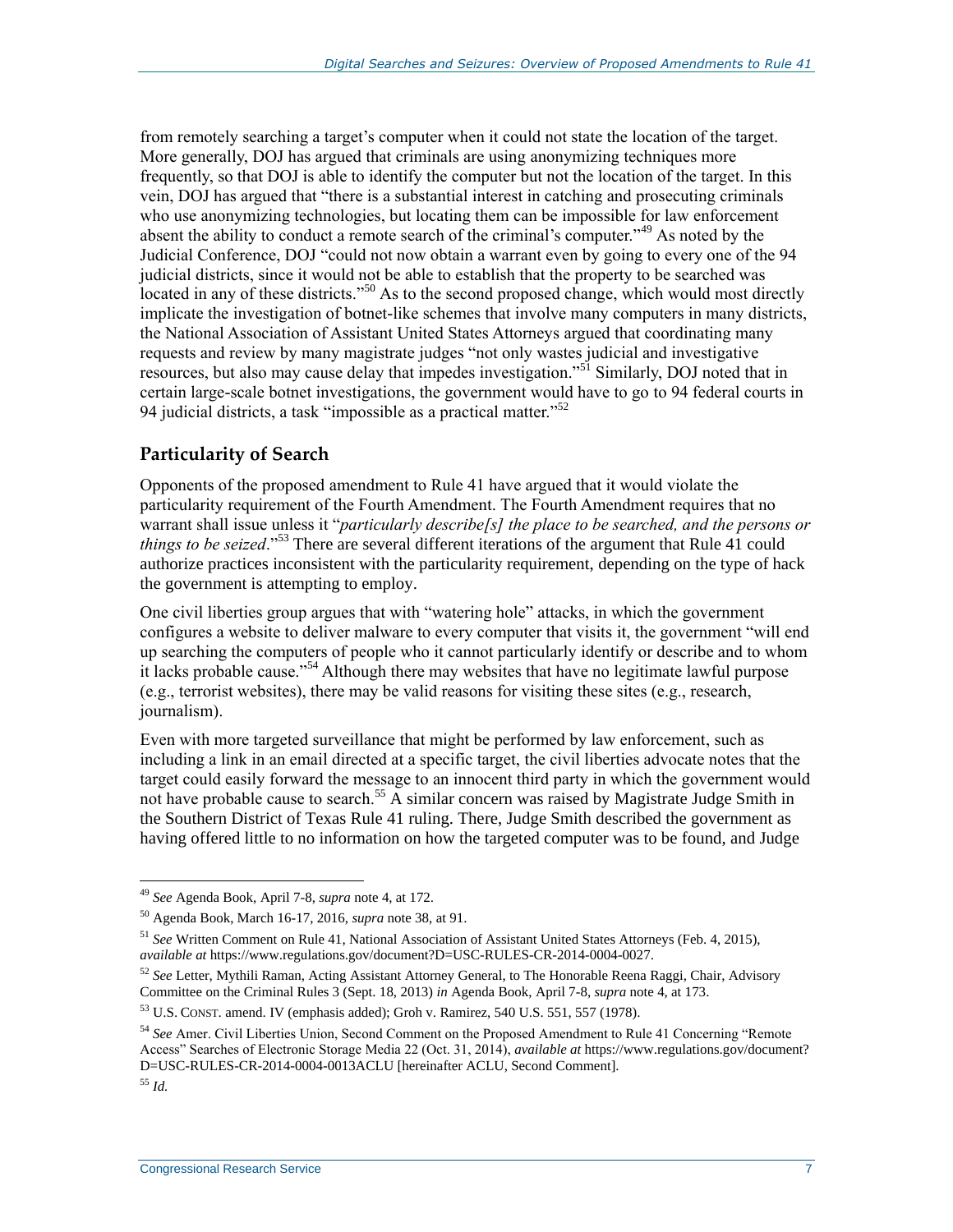Smith also suggested that a sophisticated target might "spoof" a fake IP address, such that the search technique could infect innocent devices.<sup>56</sup>

In the context of botnets, one advocacy group claimed that that the proposed amendment would allow the police to search multiple computers using one warrant, "often without particularly describing those computers or demonstrating probable cause as to their owners or users.<sup>557</sup> Courts have noted that with multiple-location search warrants, the magistrate must be careful to evaluate each location separately: "A search warrant designating more than one person or place to be searched must contain sufficient probable cause to justify its issuance as to each person or place named therein."<sup>58</sup> One commenter argues that this same rule should apply when multiple computers, instead of multiple residences, are involved, as "[t]he need for particularity . . . is especially great in the case of eavesdropping."<sup>59</sup>

In response to these concerns, the Advisory Committee included a Committee Note to Rule 41, providing the following explanation about how the Fourth Amendment should apply to the proposed amendment:

The amendment does not address constitutional questions, such as the specificity of description that the Fourth Amendment may require in a warrant for remotely searching electronic storage media or seizing or copying electronically stored information, leaving the application of this and other constitutional standards to ongoing case law  $development.<sup>60</sup>$ 

However, some privacy advocates believe that this proviso will be largely ineffective. For example, the one privacy advocate noted that while "the Committee does not seek to address such questions in this rulemaking, the proposed modification to Rule 41 nonetheless does have direct bearing on these very questions since it specifically contemplates the issuance of warrants for computers in concealed locations."<sup>61</sup>

#### **Circumvent Existing Laws**

Some have argued that, in certain situations, remote access searches can only be conducted using an order under Title III of the Omnibus Crime Control and Safe Streets Act of 1968,<sup>62</sup> commonly referred to as the Wiretap Act, and not a warrant under Rule 41. Title III applies when the government seeks to intercept electronic, wire, or oral communications in real time, rather than stored on a computer or with a service provider.<sup>63</sup> Because of the invasiveness of these searches, Title III has more robust procedural safeguards than a traditional warrant, including that the government has exhausted other investigatory procedures prior to seeking a Title III application; and that the court shall limit surveillance to what is necessary for the investigation and that the government shall minimize any communications not relevant to the purpose of the search.<sup>64</sup> In

<sup>56</sup> *In re* Warrant to Search a Target Computer at Premises Unknown, 958 F. Supp. 2d 753, 758-59 (S. D. Tex. 2013).

<sup>57</sup> *See* ACLU, Second Comment, *supra* note 54.

<sup>&</sup>lt;sup>58</sup> *See* Greenstreet v. Cty. of San Bernardino, 41 F.3d 1306, 1309 (9<sup>th</sup> Cir. 1994).

<sup>59</sup> ACLU, Second Comment, *supra* note 54 (quoting Berger v. New York, 388 U.S. 41, 56 (1967)).

<sup>60</sup> Rules Package, *supra* note 3.

<sup>61</sup> CDT, Written Statement, *supra* note 9.

<sup>62</sup> P.L. 90-351, 82 Stat. 197.

<sup>63</sup> *See* 18 U.S.C. §§2510-2522.

<sup>64</sup> *See* 18 U.S.C. § 2518(1)-(5).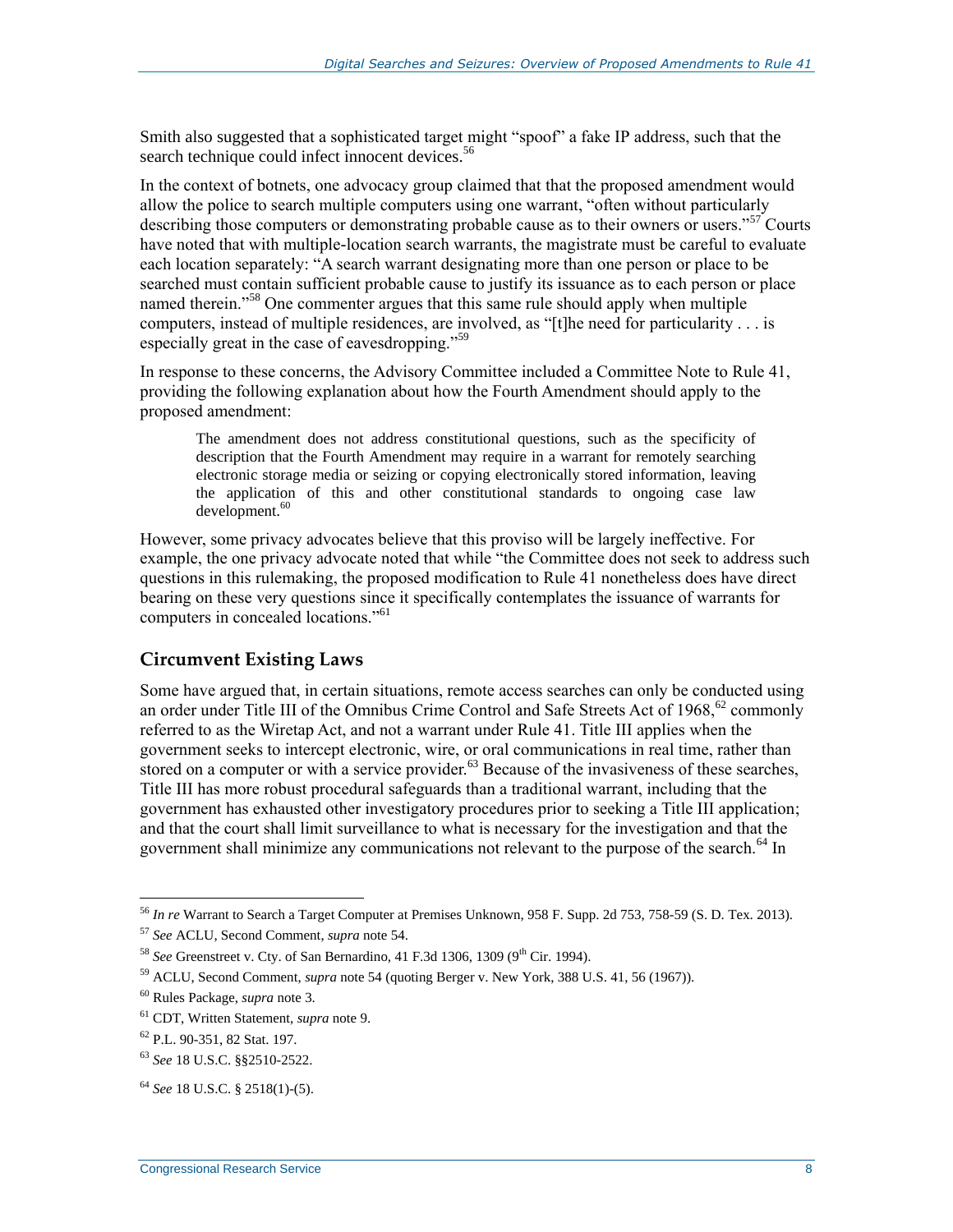addition to oral and written communications, courts have also applied Title III's requirements to video surveillance.<sup>65</sup>

One commenter posited that some of the searches envisioned under the changes to Rule 41 would trigger Title III's heightened requirements.<sup>66</sup> For instance, if the government seeks to activate a camera or microphone on a device remotely, which the FBI claims it is capable of doing,<sup>67</sup> or it seeks to access electronic communications in real time, this commenter argues that it should adhere to Title III, rather than simply Rule 41. Moreover, this entity suggests that the installation of malware, spyware, or other government software that remains on a target computer and collects information could trigger similar concerns.<sup>68</sup> However, there is nothing in the text of the proposed amendment that would seem to require a Title III order when real time content was being accessed. That said, the Judicial Conferences Committee Note seems to envision that courts would resolve such questions on a case-by-case basis.<sup>69</sup>

#### **Surreptitious Entry, Destructive Searches**

At least one observer has argued that the proposed amendment cannot meet the more demanding Fourth Amendment standard required for covert-entry remote access searches,  $\frac{70}{10}$  which generally requires that the government has some "reasonable necessity" for conducting the surreptitious search and that notice be given a reasonable time after the search is conducted.<sup>71</sup>

Others have argued that the use of "malware and zero-day exploits is more invasive than other forms of permissible searches because the consequences and collateral damage associated with their use are inherently unpredictable and often irreversible."<sup>72</sup> Poorly designed malware could cause the destruction of data or the corruption of the whole operating system.<sup>73</sup> Moreover, when the government releases malware, there may be a risk that the code gets into the hands of bad actors or spreads virally across the Internet, causing damage to innocent third parties.<sup>74</sup> Like with the particularity arguments, discussed earlier, the Judicial Conference responded to these comments by highlighting the Committee Note, which asserts that the rule "does not foreclose or prejudge these constitutional issues," but rather "leaves them to be resolved on a case-by-case  $\bar{b}$ asis<sup>"75</sup>

<sup>71</sup> *See* United States v. Villegas, 899 F.2d 1324, 1337 (2d Cir. 1990).

 $65$  See United States v. Cuevas-Sanchez, 821 F.2d 248, 250 ( $5<sup>th</sup>$  Cir. 1987); United States v. Biasucci, 786 F.2d 504, 510-11 (2d Cir. 1986).

<sup>66</sup> ACLU, Second Comment, *supra* note 54, at 18.

<sup>67</sup> *See* "Rule 41 and Remote Searches," *supra* p.3.

<sup>68</sup> ACLU, Second Comment, *supra* note 54, at 20.

<sup>69</sup> *See supra* note 57.

 $70$  Electronic Privacy Information Center, Statement on Proposed Amendments to Rule 41 of the Federal Rules of Criminal Procedure (Nov. 5, 2014), *available at* https://www.regulations.gov/document?D=USC-RULES-CR-2014- 0004-0010.

<sup>72</sup> *See* ACLU, Second Comment, *supra* note 54, at 18.

<sup>73</sup> *Id.*

<sup>74</sup> *Id.* at 17.

<sup>75</sup> *See* Agenda Book, March 16-17, 2015, *supra* note 38, at 92.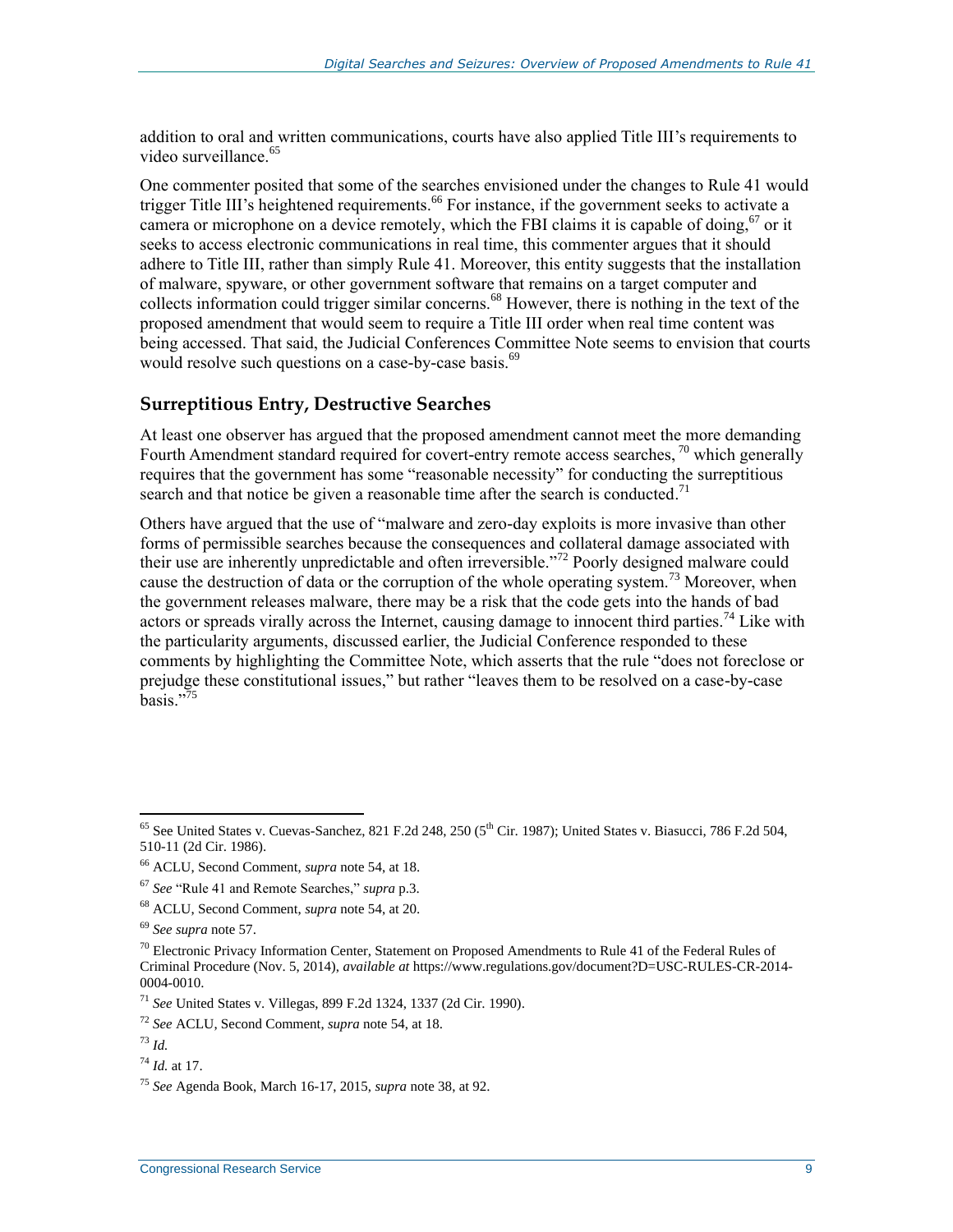#### **Notice**

Several commenters challenged the sufficiency of the notice requirements provided under the proposed rule. One privacy advocate argued, for instance, that the notice requirements were lessened under the proposed amendment as they did not require that the officer "must" provide a copy of the warrant—as is required currently under Rule  $41(f)(1)(C)$ —but instead would require only that the officer "make reasonable efforts to serve a copy of the warrant and receipt" and ensure service is "reasonably calculated to reach that person."<sup>76</sup> This advocate argued that providing notice will be difficult in many common situations, such as a target who signs onto a wireless network at a coffee shop or library.<sup>77</sup> In response, the Advisory Committee described the proposed notice requirements as "intended to be parallel, to the degree possible, with the requirement for physical searches."<sup>78</sup> Providing notice in the case of physical searches is not always possible, the Committee noted, and the rule as currently written does not require actual notice, but rather that notice be given "to the person from whom, or from whose premises, the property was taken, or leave a copy of the warrant and receipt at the place where the officer took the property."<sup>79</sup>

Additionally, one commenter argued that the government should have to provide notice to both the owner of a computer *and* others who may have used and stored information on that device, not one *or* the other as is currently proposed in the rule.<sup>80</sup> The Judicial Conference rejected this suggestion, claiming that if the government executes a warrant for a business and seizes records of individual customers, providing notice to each customer would be too burdensome on the government, and is not required under current law.<sup>81</sup>

Finally, several commenters argued that government officials could delay giving notice, as the proposed notice requirement only requires that the government make "reasonable efforts" to provide notice, but does not require that it be given promptly.<sup>82</sup> Answering these comments, the Committee noted that Rule  $41(f)(3)$  permits delayed notice if allowed by statute. The Committee added a Committee Note stating that "Rule 41(f)(3) allows delayed notice *only* 'if the delay is authorized by statute."<sup>33</sup>

#### **Impediments to Judicial Review**

Some commenters also raised concerns that the proposed rule, combined with existing judicial doctrines, could hinder judicial review in various ways, including the following:

 *Ex parte proceedings and lack of technical sophistication in the judiciary.*  Warrant proceedings are largely resolved *ex parte*—that is, only the government's attorney is present to offer arguments to the magistrate judge. Some have argued that the nature of these one-sided proceedings would hinder

 $\overline{a}$ <sup>76</sup> ACLU Second Comment, *supra* note 54, at 23-24; Final Rules Package, *supra* note 3, at 224.

<sup>77</sup> ACLU Second Comment, *supra* note 54.

<sup>78</sup> Agenda Book, March 2015, *supra* note 47, at 93.

 $^{79}$  FED. R. CRIM. P. 41(f)(1)(C).

<sup>80</sup> ACLU, Second Comment, *supra* note 54, at 24.

<sup>81</sup> Agenda Book, March 16-17, 2015, *supra* note 38, at 93-94.

<sup>82</sup> *See* ACLU, Second Comment, *supra* note 54, at 24-25; EPIC, Written Statement, *supra* note 37.

<sup>83</sup> Rules Package, *supra* note 3 (emphasis added).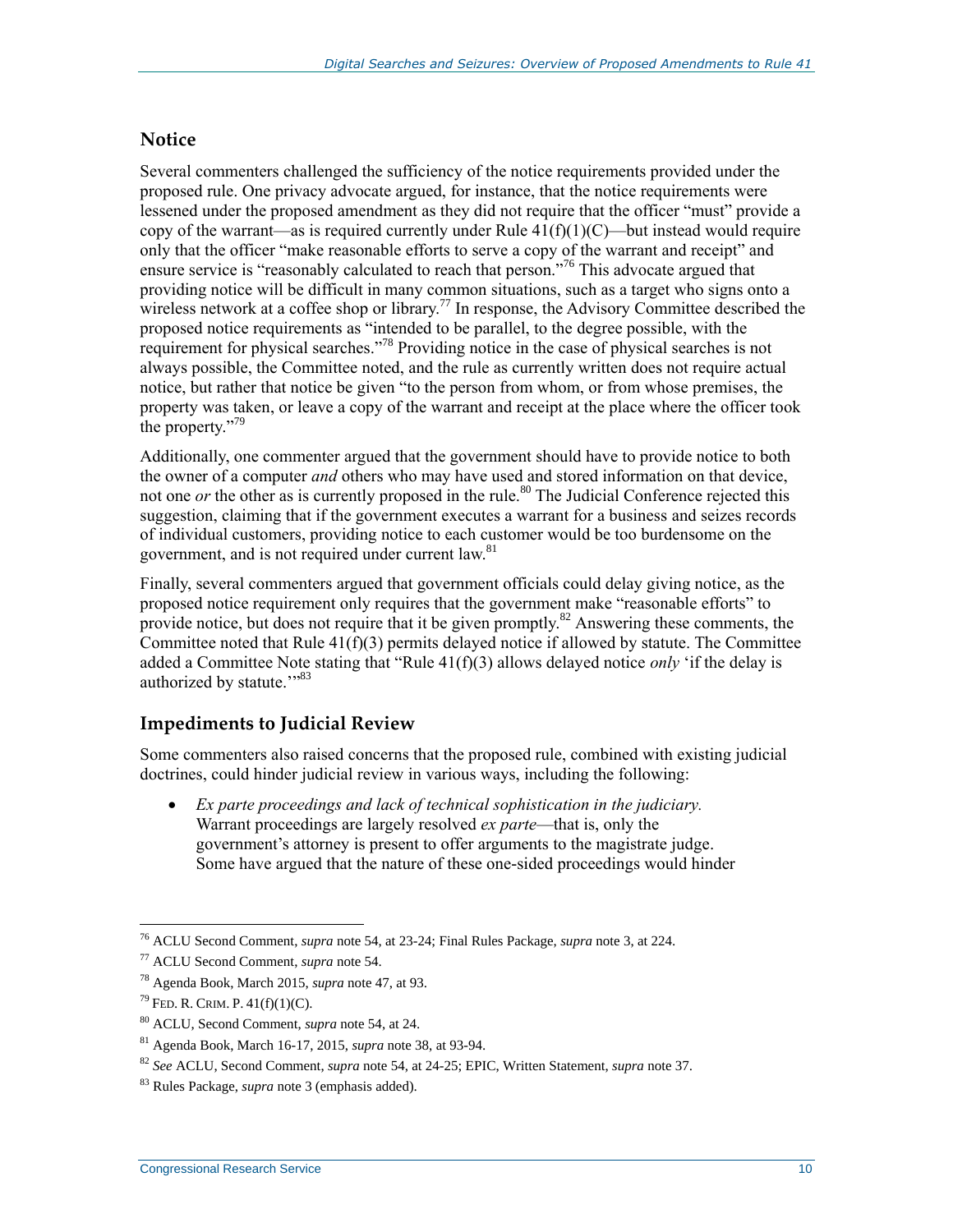effective judicial review, especially when difficult technological questions are involved. 84

- *Good Faith.* Under the good faith exception to the exclusionary rule of the Fourth Amendment, unlawfully obtained evidence can still be admissible in a criminal trial if the evidence was "obtained in objectively reasonable reliance on a subsequently invalidated search warrant.<sup>35</sup> Some have argued that, because courts have the authority to resolve the good faith question before the substantive Fourth Amendment question,<sup>86</sup> the constitutional merits could largely go unresolved<sup>87</sup>
- *Qualified Immunity*. Qualified immunity operates in a similar manner in the civil context as good faith does in the criminal context: it "protects government officials from liability for civil damages insofar as their conduct does not violate clearly established statutory or constitutional rights of which a reasonable person would have known."<sup>88</sup> Again, courts are permitted to resolve this procedural question before moving to the merits of the plaintiff's claim.<sup>89</sup> Commenters have posited that qualified immunity, like good faith, could preclude judicial review of the constitutionality of these largely untested search and seizure techniques.<sup>90</sup>

#### **Forum Shopping**

Some have argued that permitting remote searches under Rule 41 in any district in which an element of the crime occurred raises significant concerns of forum shopping. That is, they argue that when the government has multiple options of jurisdictions in which to file a warrant application, it will more often than not choose the more government friendly judge.<sup>91</sup>

#### **Process Concerns**

In addition to comments concerning the changes to Rule 41 itself, many observers have challenged the method in which the rule is being changed. Some have argued that as sensitive a topic as remote hacking should undergo a more thorough vetting via the formal congressional lawmaking process rather than through the rulemaking process of a federal agency.<sup>92</sup> As argued by the one privacy advocacy group:

The proposed changes to FRCrmP Rule 41 are not a Congressional amendment, nor do they implement a direct expansion of extraterritorial jurisdiction codified in statute. Congress has not authorized extraterritorial or multi-district searches for computers with concealed locations or during investigations under 18 U.S.C.  $\S$  1030(a)(5), as the proposed modification to Rule 41 contemplates. The proposed modification attempts to

 $\overline{a}$ <sup>84</sup> *See, e.g.*, ACLU, Second Comment, *supra* note 54, at 25-26.

<sup>85</sup> *See* United States v. Leon, 468 U.S. 897, 922 (1984).

<sup>&</sup>lt;sup>86</sup> *See., e.g., United States v. Clay, 646 F.3d 1124, 1128* (8<sup>th</sup> Cir. 2011).

<sup>87</sup> *See* ACLU, Second Comment, *supra* note 54, at 26 ("[E]ven in cases where a remote access warrant fails the particularity, probable cause, or reasonableness requirements of the Fourth Amendment, courts will generally avoid ruling on the issue.").

<sup>88</sup> Harlow v. Fitzgerald, 457 U.S. 800, 818 (1982).

<sup>89</sup> *See* Pearson v. Callahan, 555 U.S. 223, 236 (2009).

<sup>90</sup> *See* ACLU, Second Comment, *supra* note 54, at 26-27.

<sup>91</sup> CDT, Written Statement, *supra* note 9, at 5.

<sup>92</sup> *Id.*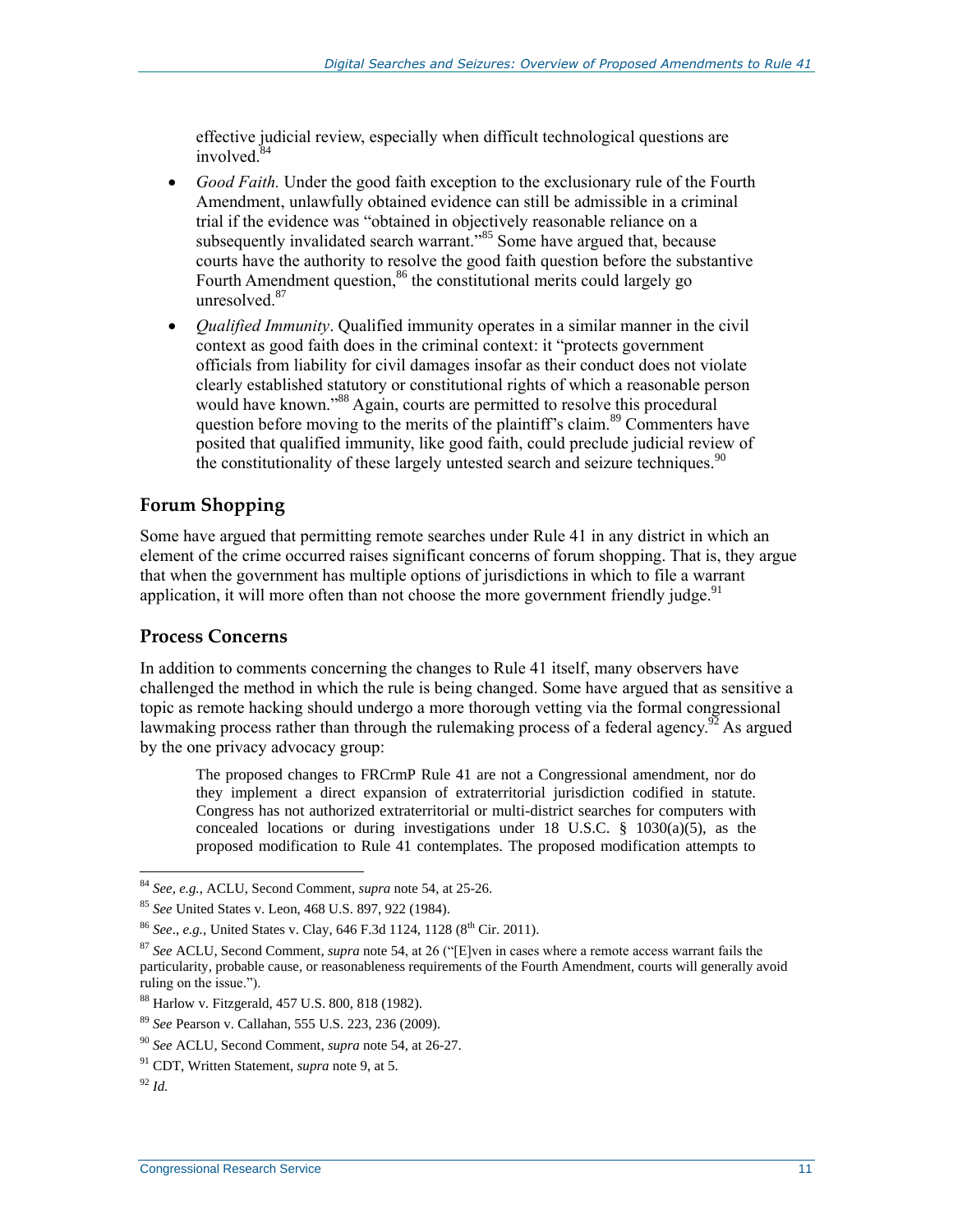expand magistrates' Rule 41 authority in a manner that has historically been accomplished by Congressional action. The proposed modification should be handled through Congress rather than judicial rulemaking. $63$ 

Similar arguments have been made by technologists at one privacy advocacy group : "We have transitioned into a world where law enforcement is hacking into people's computers, and we have never had public debate.  $\dots$  Judges are having to make up these powers as they go along."<sup>94</sup>

# **Conclusion**

Rule 41 of the Federal Rules of Criminal Procedure regulates the issuance of warrants to search and seize papers, effects, and other things related to federal crimes. As currently drafted, the rule neither explicitly permits nor prohibits "remote access" searches—that is, searches performed remotely to access a target's device. However, DOJ has sought and obtained Rule 41 warrants to conduct various remote access searches over the past 15 years, including accessing both metadata and content from criminals' devices. The current rule only permits judges to issue warrants within their jurisdiction, subject to several limited exceptions. This requirement cannot be satisfied when the government does not know in which jurisdiction the computer is located. With the increasing use of anonymizing technology by criminals and other targets, DOJ has claimed it has been frustrated in its attempt to seek certain warrants when it cannot locate the device.

To this end, DOJ requested that the Judicial Conference of the United States, the policy-making arm of the federal judiciary, evaluate two changes to Rule 41. The first would authorize remote access searches of computers in which the location has been hidden through technological means. The second would allow the government to use one warrant to search multiple computers when five or more computers have been the subject of certain hacking attacks. After several years of evaluation, the amendments have been approved by the Judicial Conference and are now pending before Congress. Unless Congress acts, the amendments will take effect on December 1, 2016.

Opponents of the rule change have argued, among other things, that it would undermine Fourth Amendment privacy protections, including the particularity requirement. Moreover, they argue that the rule change could have many unintended consequences that should be worked out by Congress in the first instance, and not the rulemaking body of the federal courts. Both DOJ and the Judicial Conference have asserted, on the other hand, that this rule change would only change the venue requirements of the rule, and that any constitutional questions would be addressed as they arise on a case-by-case basis.

 $\overline{a}$ <sup>93</sup> *Id.*

<sup>94</sup> Timberg & Nakashima, *supra* note 18.